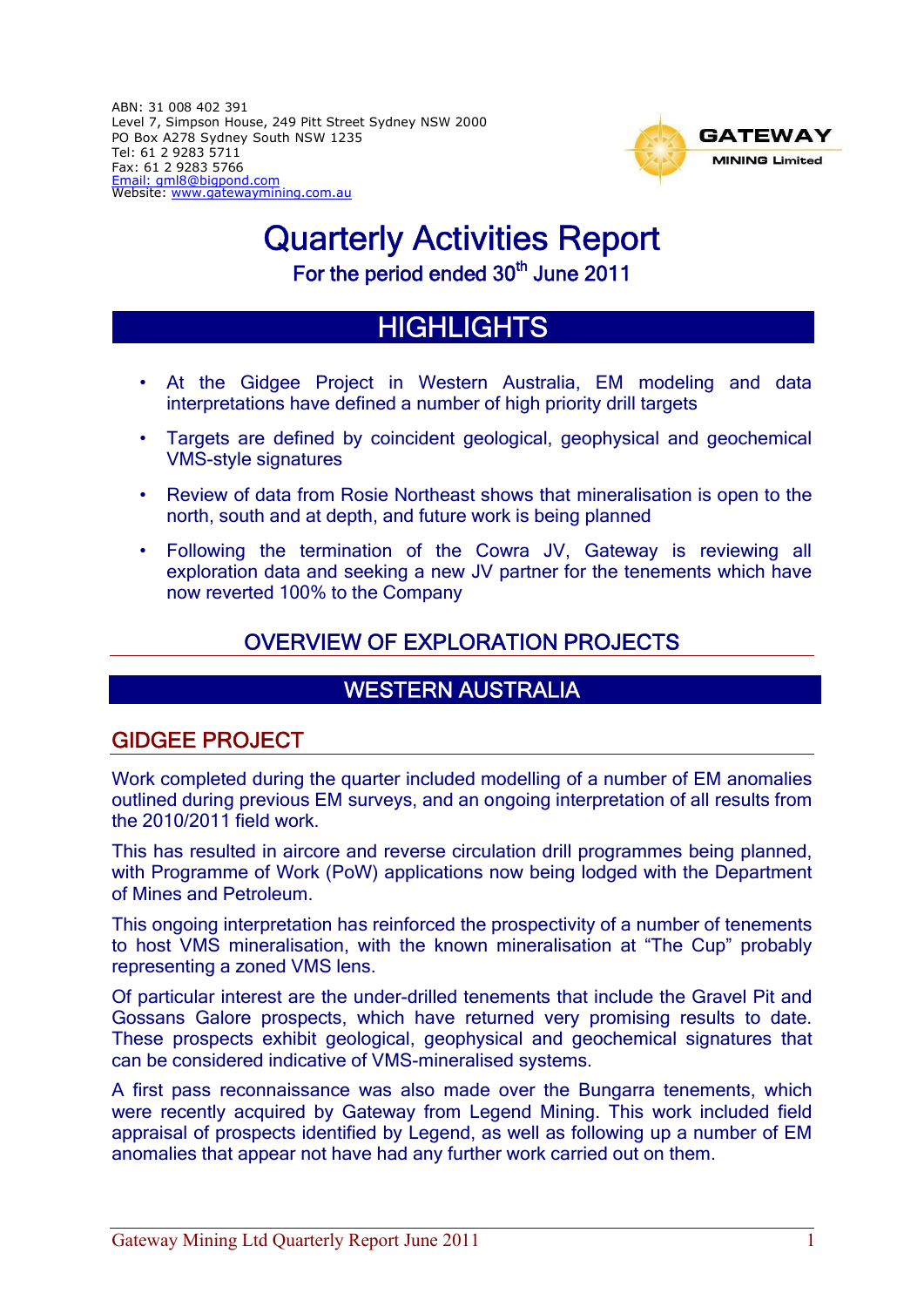The results are currently being interpreted; however preliminary thoughts indicate that this area too is prospective for VMS mineralisation; however the prospective stratigraphy has been disrupted due to the intrusion of the Bungarra Intrusive Complex.

#### **Western Tenements – Gossans Galore E57/417, E57/688, P57/1232, P57/1152**

Gateway 100%, (Avenue earning 80%)

#### **Gravel Pit, E57/807**

#### Gateway 100%,

These under-explored tenements represent a prime VMS target area, with pointers to mineralisation including copper/zinc and VMS pathfinder anomalism in shallow drilling, strong EM conductors, and a 50m intersection of semi-massive and massive sulphides (albeit barren) in one aircore hole. The geological environment is one commonly associated with VMS mineralisation, comprising intercalated mafic volcanics and submarine sediments as part of an interpreted back-arc setting.

As reported in the March 2011 Quarterly Report EM surveying carried out over these tenements resulted in a number of conductors being defined as shown in Figure 2. The survey infilled (to 250m spacing) and extended previous 500m spaced surveys carried out by Gateway.

Work carried out during the current quarter has included modelling of the three most prominent anomalies (within the Avenue JV tenements), and an interpretation of work to date in the vicinity of these anomalies.

The westernmost anomaly shown in Figure 2 is interpreted as being a steeply NE dipping body, with a strike length of ~800m, and with a top at 148m below surface. The only drill testing over this anomaly were three shallow aircore holes drilled as part of the October 2010 programme. The holes intersected anomalous copper (to 773ppm) and zinc (to 396ppm) as part of an interpreted dispersion blanket, and strongly anomalous VMS immobile pathfinder elements, including arsenic to 2050ppm in hole AGAC009, which also ended in gossan in the vicinity of the modelled conductor.

The central anomaly is partly coincident with a pronounced magnetic high, and has had no previous drilling. The nearest drilling, including historic RAB and four aircore holes drilled as part of the October 2010 programme intersected anomalous copper and zinc in the saprolite zone, interpreted as being a dispersion blanket from a primary source.

This EM anomaly is interpreted as being a steeply NE dipping conductor with a strike length of ~900m, and a top at ~140m below surface.

The easternmost anomaly is modelled as being a steeply north dipping, 1,000m long conductor with a top at approximately 220m below surface.

One line of RAB and aircore holes has been drilled across this anomaly, with all intersecting strongly anomalous copper and/or zinc in an interpreted dispersion blanket. Hole ACAC019 also intersected 50m of massive and semi-massive sulphides from 50-100m downhole (interpreted true width of 25m), in a position that is in broad agreement with the modelled EM anomaly.

Although this sulphide zone had only weakly anomalous geochemistry, zones of barren sulphides are a feature of many mineralised VMS systems.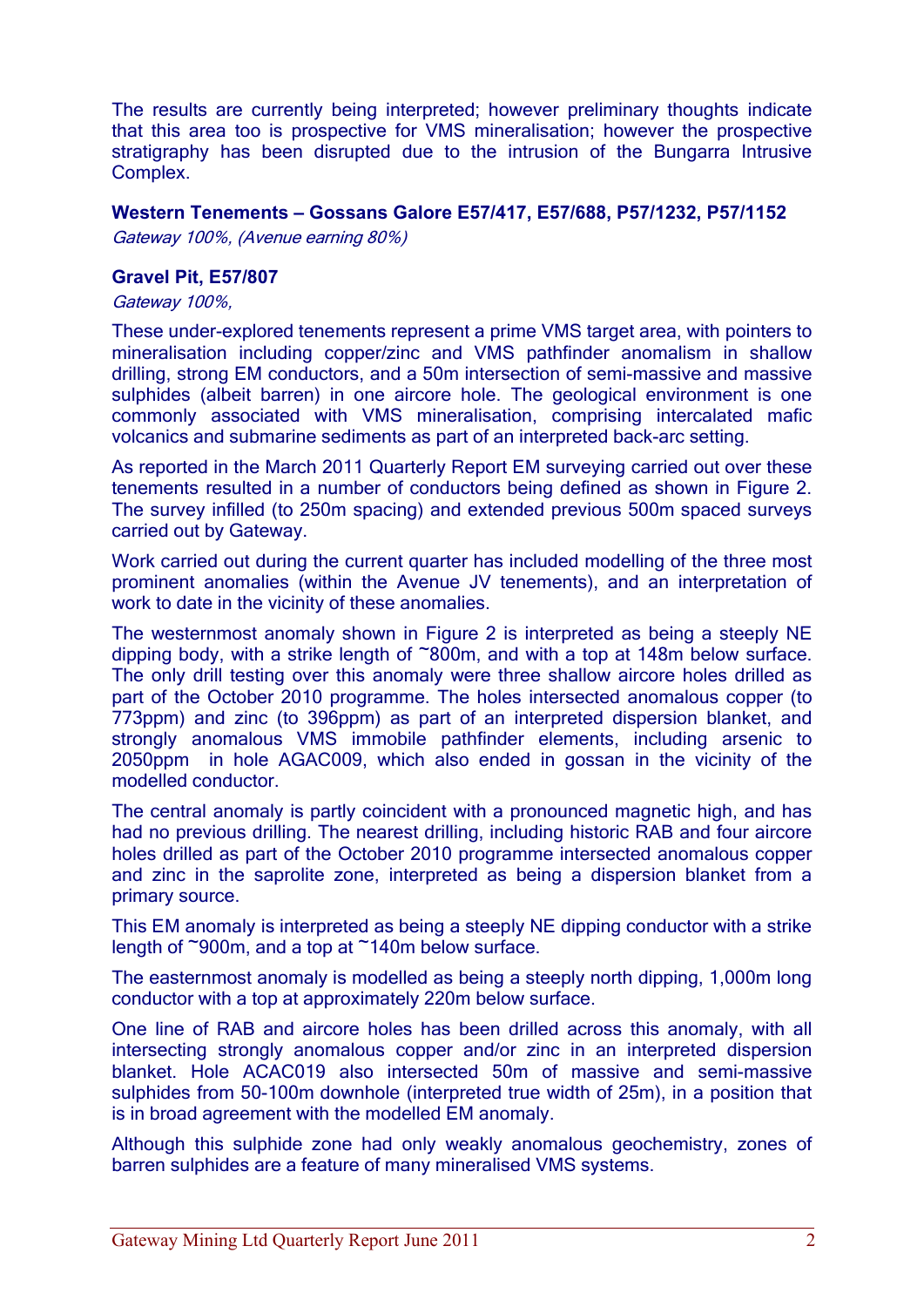The Gravel Pit area contains four sub-parallel NNE trending conductors, with the strongest being the second from the east as shown on Figure 2. The only drilling to date in this area has been at the Gravel Pit prospect, which doesn't coincide with any of the conductors. Aircore hole GAC073, as previously reported intersected elevated geochemistry (to 517ppm Cu) and ironstones/gossans.

Work during the current quarter at the Gravel Pit area included some limited rock chip sampling which returned weakly to moderately elevated trace elements, however there is only very limited outcrop in the area so this sampling cannot be considered as representative.

It is interpreted that this zone may be a continuation of the stratigraphic position that which hosts "The Cup" mineralisation, located approximately 6km to the NNW.

A programme of aircore and RC drilling has been planned for these prospects, with a PoW being submitted to the DoMP.

#### **The Cup E57/417**

Gateway 100%, (Avenue earning 80%)

Analysis of the results of drilling to date indicate that mineralisation at The Cup may represent a massive sulphide lens, with the geochemistry indicating a zonation from copper rich sulphides to more zinc rich marginal sulphides.

Hole AGRC007 drilled in October 2010 was drilled downdip from the mineralisation in hole GRC200, and only intersected weakly anomalous copper with relatively more elevated zinc, possibly representing a down dip termination of the lens. The mineralisation is still open along the interpreted strike to the north and south, with RC drilling planned to test for extensions.

#### **Rosie Northeast M57/099**

Gateway 85%, Herald Resources 15%, (Avenue earning 70%)

Drilling on this prospect in 2010 was designed to follow up an intersection of 102m  $\omega$ 0.42 g/t gold in historic drillhole WRC012. Four holes totalling 665m (including one hole abandoned at 65m) were drilled at this prospect, with hole AGRC001 intersecting 120m @ 0.42g/t Au from 80m to end of hole (refer December 2010 Quarterly).

These holes also contain elevated copper, and some narrow zones of elevated molybdenum, and are geochemically and geologically distinct from the lode gold mineralisation present in the Montague area.

Interpretations suggest that the mineralisation may be sub-volcanic porphyry related, with the Montague Granite representing the coeval sub-volcanic intrusive to the volcanic rocks flanking the intrusion.

The mineralisation at Rosie Northeast is still open to the north, south and at depth, with planning for future work underway.

#### **Bungarra E57/706, E57/709**

#### Gateway 100%

A reconnaissance site visit has been made to the Bungarra tenements, which were acquired from Legend Mining following the termination of a JV agreement. Work by Legend concentrated on exploring for intrusion related Ni-Cu-PGE mineralisation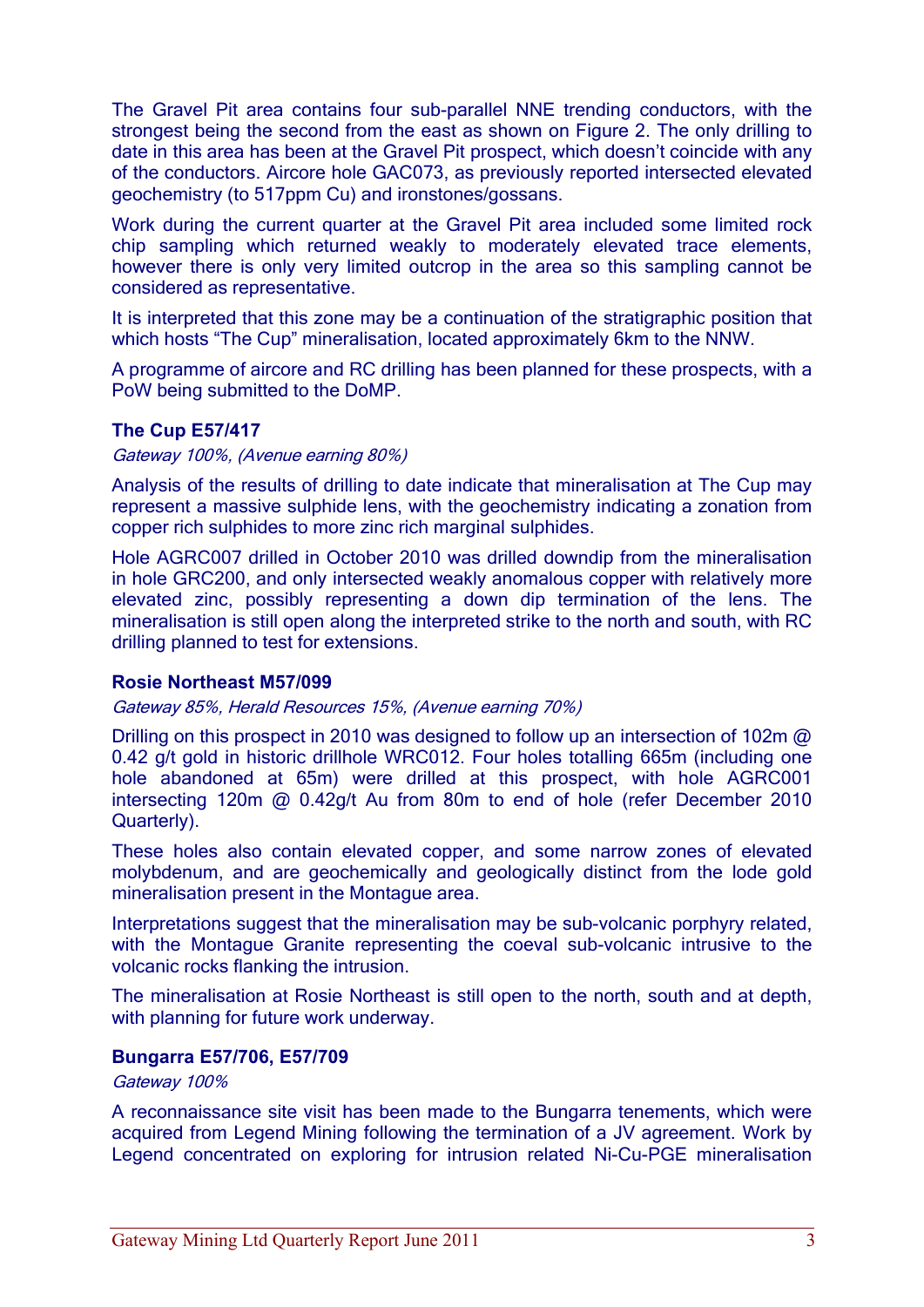within the Bungarra Intrusive Complex (BIC), with activities including geological, geochemical and geophysical (including EM) surveying, with follow up by drilling.

The Gateway site visit included ground checking a number of prospects defined by Legend (and previous explorers), and following up a number of EM anomalies that appeared to have had no follow up work completed on them (Figure 3).

Preliminary interpretations indicate that the project area represents, at least in part, an island arc related felsic volcanic sequence intruded by the ultramafic to mafic BIC. The work has also indicated prospectivity for VMS mineralisation, with a number of rockchips from gossans within the felsic units returning anomalous base metal and pathfinder elements.

One prospect in particular, Bigfinger is of interest, with historic drilling by CRA at what they termed the "Bevan" prospect returning significant copper/zinc mineralisation. Gateway rockchipping of gossans returned up to 2470ppm copper (sample MAY014) and 905 ppm zinc (sample MAY023). A programme of aircore drilling has been designed to further test this area.

Other rockchip samples throughout the tenements returned up to 2100ppm zinc and 1710ppm arsenic.

#### **VMS Potential**

The continuing work and interpretation supports the view that a number of tenements are highly prospective for VMS-style mineralisation, with the drilled mineralisation at The Cup probably being a geochemically zoned massive sulphide lens. Factors that point towards the VMS potential include:

- Aircore and RAB drilling has intersected significant Cu, Zn, As, Sb, Mn and Ba anomalism along a significant stratigraphic length
- A number of these holes have intersected sulphides and gossans
- This zone also contains a number of Electro-Magnetic (EM) geophysical) conductors – VMS sulphide lenses are commonly EM conductors
- The greenstone package contains felsic and mafic volcanic rocks and siliciclastic sediments, typical of "Bi-Modal Mafic" packages that host a number of VMS occurrences within the Yilgarn Craton
- Mineralisation at The Cup occurs associated with massive sulphides, and exhibits geochemical zoning from Cu to Zn/As typical of Bi-Modal Mafic VMS systems
- The Montague Granite appears to be a sub-volcanic intrusion that is comagmatic with the volcanics in the greenstone package, and was probably the heat engine that drove the VMS mineralisation
- The chemical composition of the granite is typical of sub-volcanic intrusions associated with this style of VMS
- The weak Au-Cu mineralisation within the granite at Rosie Northeast may possibly be porphyry-related mineralisation coincident with the intrusion of the granite and related to the higher level VMS mineralisation, and is different in character to the later lode gold style mineralisation mined previously in the area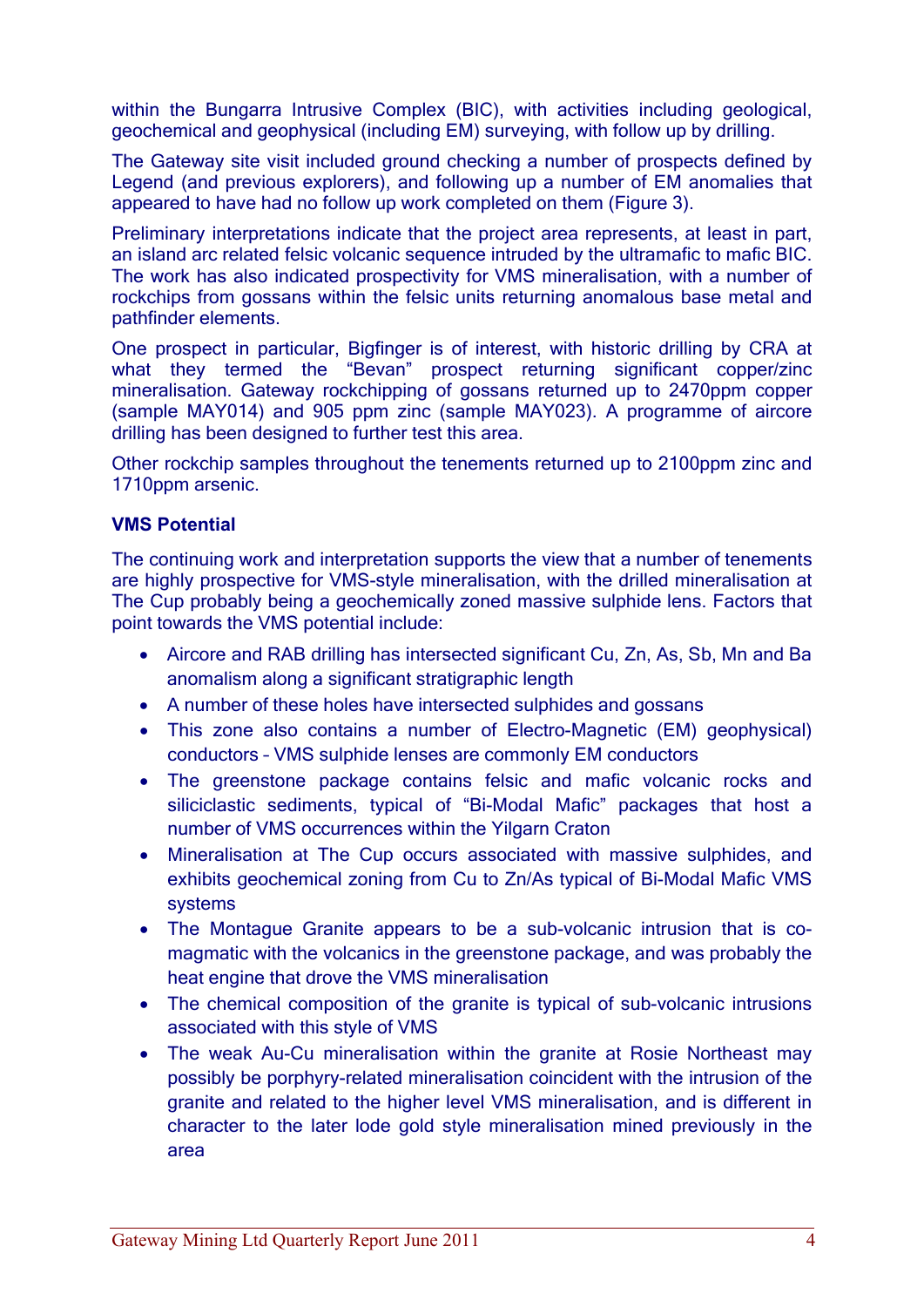## NEW SOUTH WALES

## COWRA PROJECT : EL 5514 & 6102

Gateway Mining 49%; Minotaur 51%, Mitsubishi Corporation - Mitsubishi Materials Corporation earning 24%.

On June 10, 2011 Minotaur Operations P/L provided Gateway with 30 days notice of its wish to withdraw from the Cowra Joint Venture.

As part of the termination Minotaur offered Gateway its 51% interest in EL5514 and EL6102, an offer which Gateway has accepted.

Gateway will now begin a review process of all exploration carried out to date over these tenements with a view to deciding on a future strategy and activities.

## QUEENSLAND

#### SURPRISE PROJECT : EPM 9053, 13677 & 17870

Gateway 100%

The Company has been offered EPM17870.

No other work has been carried out on the Surprise Project during the quarter.

#### HODGKINSON BASIN

Republic Gold, Gateway 6% free carried

Republic Gold is reviewing options with regards to its North Queensland projects.

## CHANGES IN TENEMENT HOLDINGS

Following the termination of the Cowra JV, EL's 5514 and 6102 will now revert 100% to Gateway.

Surprise area EPM17870 has been offered to Gateway.

### **CORPORATE**

On April 5, 2011 \$122,500 was raised through the issue of 3.5 million shares at 3.5 cents per share with two free attaching options to raise additional working capital.

For further information visit our website at www.gatewaymining.com.au or contact: Bob Creelman, Director, or Mark Gordon on Tel: 02 9283 5711

The information in this report that relates to Exploration Results, Mineral Resources or Ore Reserves is based on information compiled by Mr. M.J.Gordon, a consultant to Gateway Mining, a Member of the Australasian Institute of Mining and Metallurgy (CPGeo) and Australian Institute of Geoscientists. Mr.M.J.Gordon has a minimum of 5 years experience which is relevant to the style of mineralization and type of deposit under consideration and to the activity which he is undertaking to qualify as a Competent Person as defined in the 2004 Edition of the "Australian Code for Reporting of Exploration Results, Mineral Resources and Ore Reserves". Mr. M.J.Gordon consents to the inclusion in the report of the matters based on his information in the form and context in which it appears.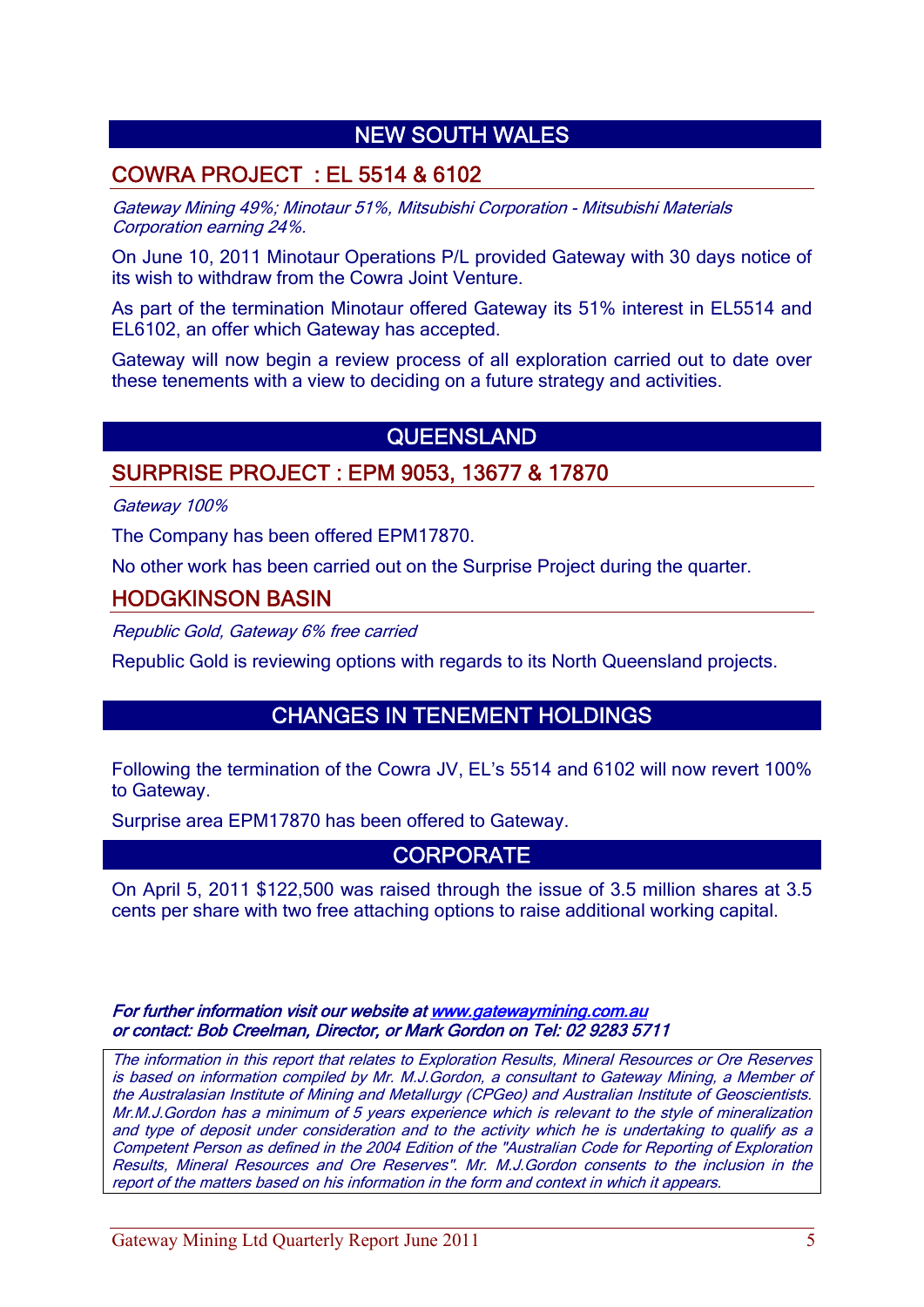

Figure 1. Gateway Mining Limited Project Locations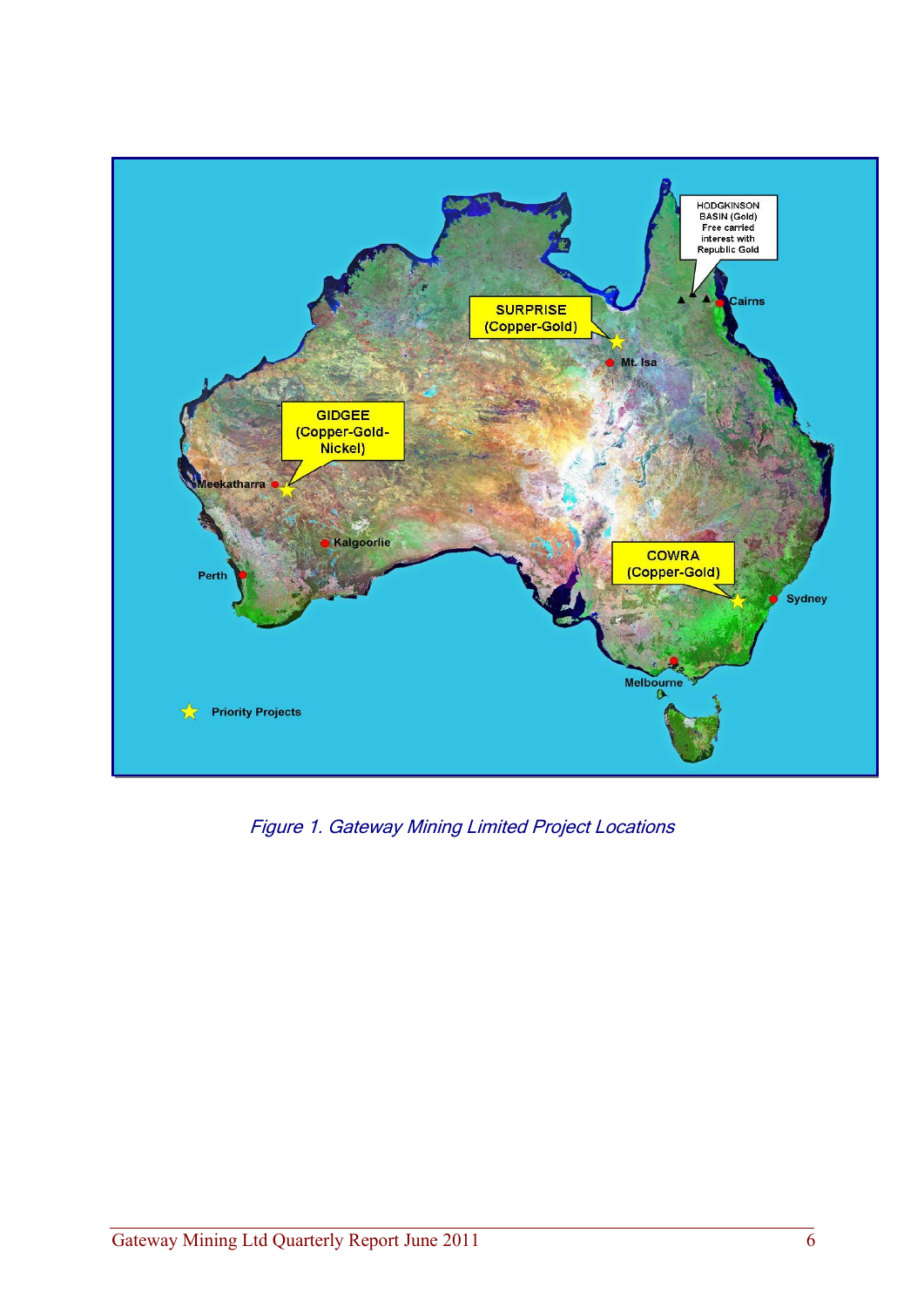

Figure 2. Gidgee Project, showing tenements, prospects (pink dots) and results summary. Tenements outlined in red and blue are in the Avenue JV's